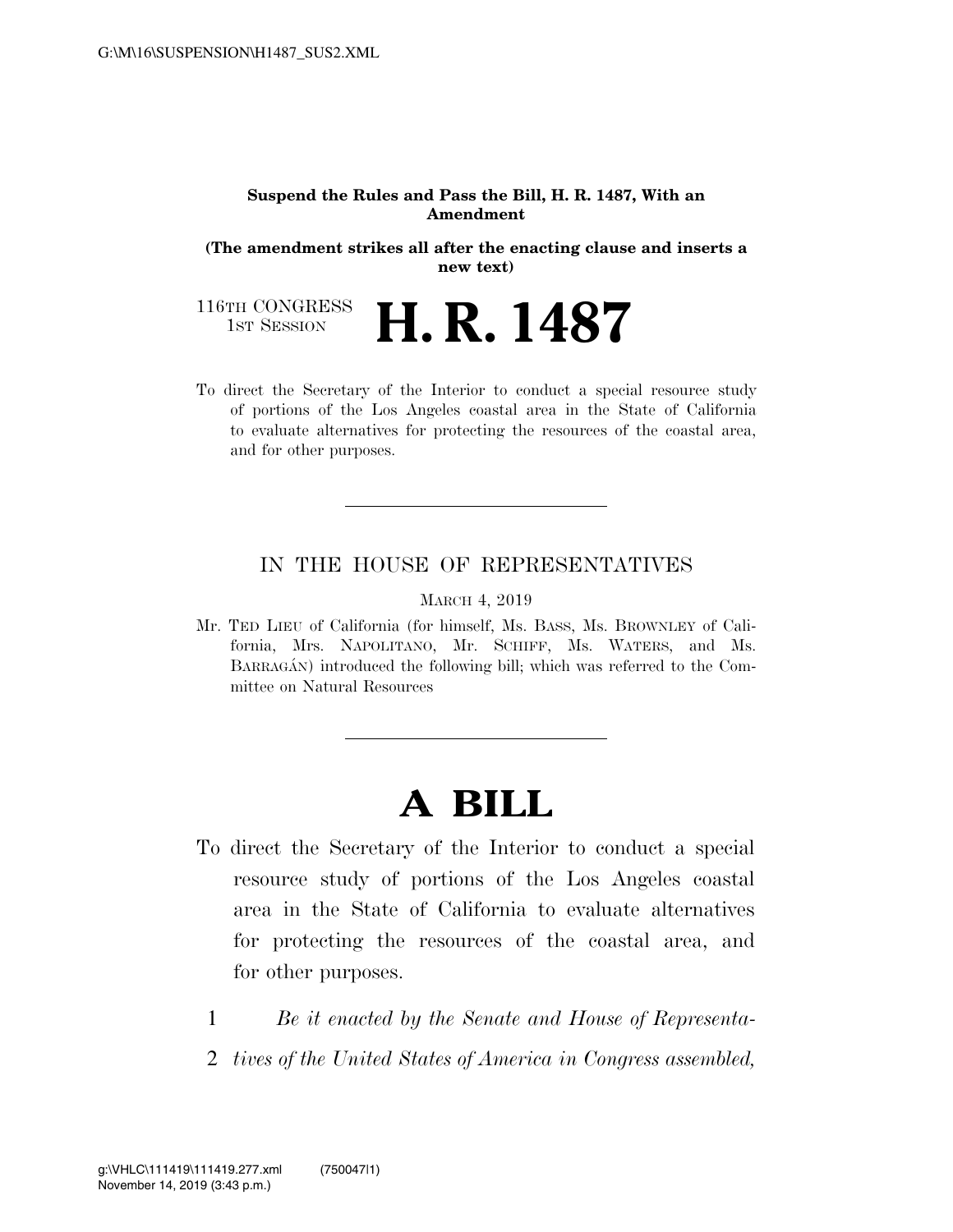$\mathfrak{D}$ 

### **SECTION 1. SHORT TITLE.**

 This Act may be cited as the ''Santa Monica Moun- tains National Recreation Area Boundary Adjustment Study Act''.

## **SEC. 2. RESOURCE STUDY OF THE LOS ANGELES COASTAL AREA, CALIFORNIA.**

(a) DEFINITIONS.—In this section:

 (1) SECRETARY.—The term ''Secretary'' means the Secretary of the Interior.

 (2) STUDY AREA.—The term ''study area'' means the coastline and adjacent areas to the Santa Monica Bay from Will Rogers State Beach to Tor- rance Beach, including the areas in and around Ballona Creek and the Baldwin Hills and the San Pedro section of the City of Los Angeles, excluding the Port of Los Angeles north of Crescent Avenue. (b) SPECIAL RESOURCE STUDY.—

 (1) STUDY.—The Secretary shall conduct a spe-cial resource study of the study area.

 (2) CONTENTS.—In conducting the study under 21 paragraph (1), the Secretary shall—

 (A) evaluate the national significance of 23 the study area;

 (B) determine the suitability and feasibility of designating the study area as a unit of the National Park System;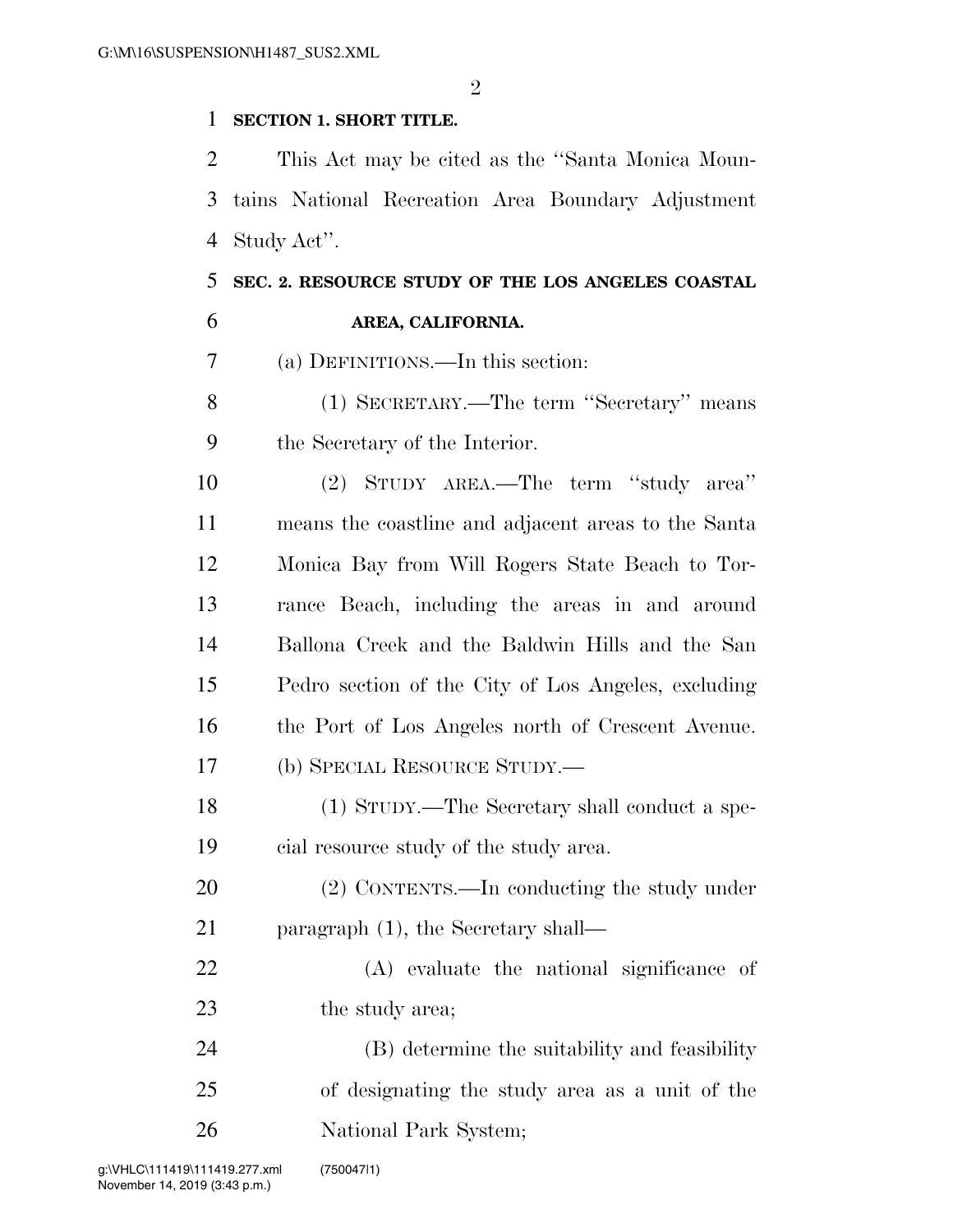| $\mathbf{1}$   | (C) consider other alternatives for preser-          |
|----------------|------------------------------------------------------|
| $\overline{c}$ | vation, protection, and interpretation of the        |
| 3              | study area by the Federal Government, State or       |
| $\overline{4}$ | local government entities, or private and non-       |
| 5              | profit organizations;                                |
| 6              | (D) consult with interested Federal agen-            |
| 7              | cies, State or local governmental entities, pri-     |
| 8              | vate and nonprofit organizations, or any other       |
| 9              | interested individuals; and                          |
| 10             | (E) identify cost estimates for any Federal          |
| 11             | acquisition, development, interpretation, oper-      |
| 12             | ation, and maintenance associated with the al-       |
| 13             | ternatives.                                          |
| 14             | (3) APPLICABLE LAW.—The study required               |
| 15             | under paragraph (1) shall be conducted in accord-    |
| 16             | ance with section 100507 of title 54, United States  |
| 17             | Code.                                                |
| 18             | (4) REPORT.—Not later than 3 years after the         |
| 19             | date on which funds are first made available for the |
| 20             | study under paragraph (1), the Secretary shall sub-  |
| 21             | mit to the Committee on Natural Resources of the     |
| 22             | House of Representatives and the Committee on En-    |
| 23             | ergy and Natural Resources of the Senate a report    |
| 24             | that describes—                                      |
| 25             | (A) the results of the study; and                    |